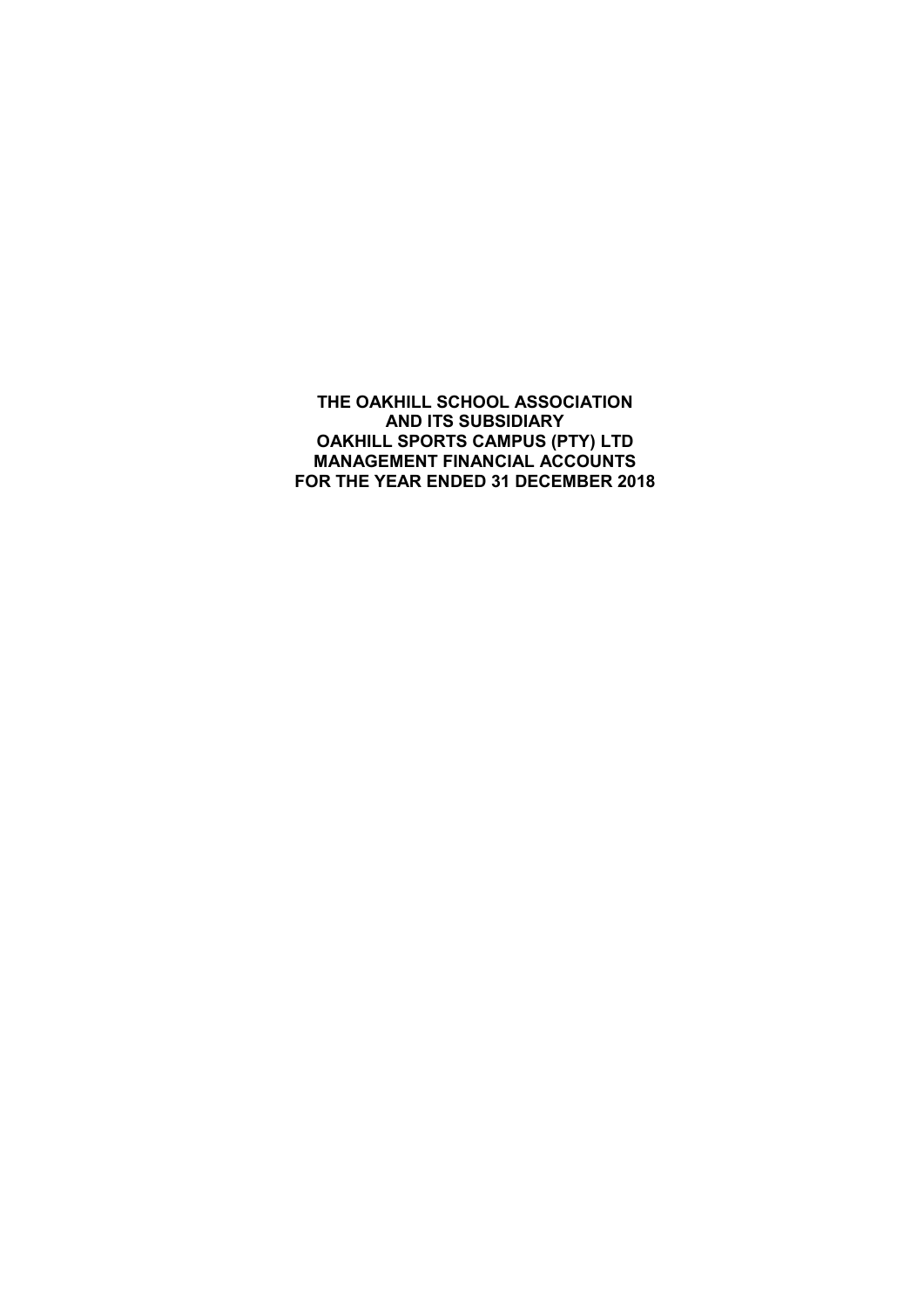### THE OAKHILL SCHOOL ASSOCIATION AND ITS SUBSIDIARY Management Financial Accounts

# Balance Sheets as at 31 December 2018

| <b>Figures in Rand</b>              | Group      |            | Company    |             |
|-------------------------------------|------------|------------|------------|-------------|
|                                     | 2018       | 2017       | 2018       | 2017        |
| <b>Assets</b>                       |            |            |            |             |
| <b>Non-Current Assets</b>           |            |            |            |             |
| Property, plant and equipment       | 36,876,253 | 35,923,554 | 24,742,324 | 23,605,390  |
| Investments in subsidiaries         |            |            | 1          |             |
| Loans to group companies            |            |            | 10,467,443 | 8,761,844   |
|                                     | 36,876,253 | 35,923,554 | 35,209,768 | 32,367,235  |
| <b>Current Assets</b>               |            |            |            |             |
| Inventories                         | 731,465    | 732,487    | 731,465    | 732,487     |
| Trade and other receivables         | 745,013    | 1,163,582  | 744,674    | 1,161,934   |
| Prepayments                         | 224,019    | 301,528    | 224,019    | 301,528     |
| Cash and cash equivalents           | 6,970,406  | 4,348,343  | 6,897,955  | 4,343,240   |
|                                     | 8,670,903  | 6,545,940  | 8,598,113  | 6,539,189   |
| <b>Total Assets</b>                 | 45,547,156 | 42,469,494 | 43,807,881 | 38,906,424  |
| <b>Equity and Liabilities</b>       |            |            |            |             |
| <b>Equity</b>                       |            |            |            |             |
| Retained income/surplus             | 20,427,170 | 16,464,927 | 28,064,824 | 22,033,668  |
| <b>Liabilities</b>                  |            |            |            |             |
| <b>Non-Current Liabilities</b>      |            |            |            |             |
| Other financial liabilities         | 11,946,977 | 19,313,132 | 5,802,497  | 10,526,116  |
| <b>Finance lease liabilities</b>    | 978,820    | 1,164,054  | 978,820    | 1,158,863   |
|                                     | 12,925,797 | 20,477,186 | 6,781,317  | 11,684,979  |
| <b>Current Liabilities</b>          |            |            |            |             |
| Trade and other payables            | 5,577,657  | 3,987,802  | 5,570,901  | 3,984,883   |
| Other financial liabilities         | 6,153,468  | 873,950    | 2,938,534  | 663,629     |
| Finance lease liabilities           | 463,064    | 665,629    | 452,305    | 539,265     |
|                                     | 12,194,189 | 5,527,381  | 8,961,740  | 5, 187, 777 |
| <b>Total Liabilities</b>            | 25,119,986 | 26,004,567 | 15,743,057 | 16,872,756  |
| <b>Total Equity and Liabilities</b> | 45,547,156 | 42,469,494 | 43,807,881 | 38,906,424  |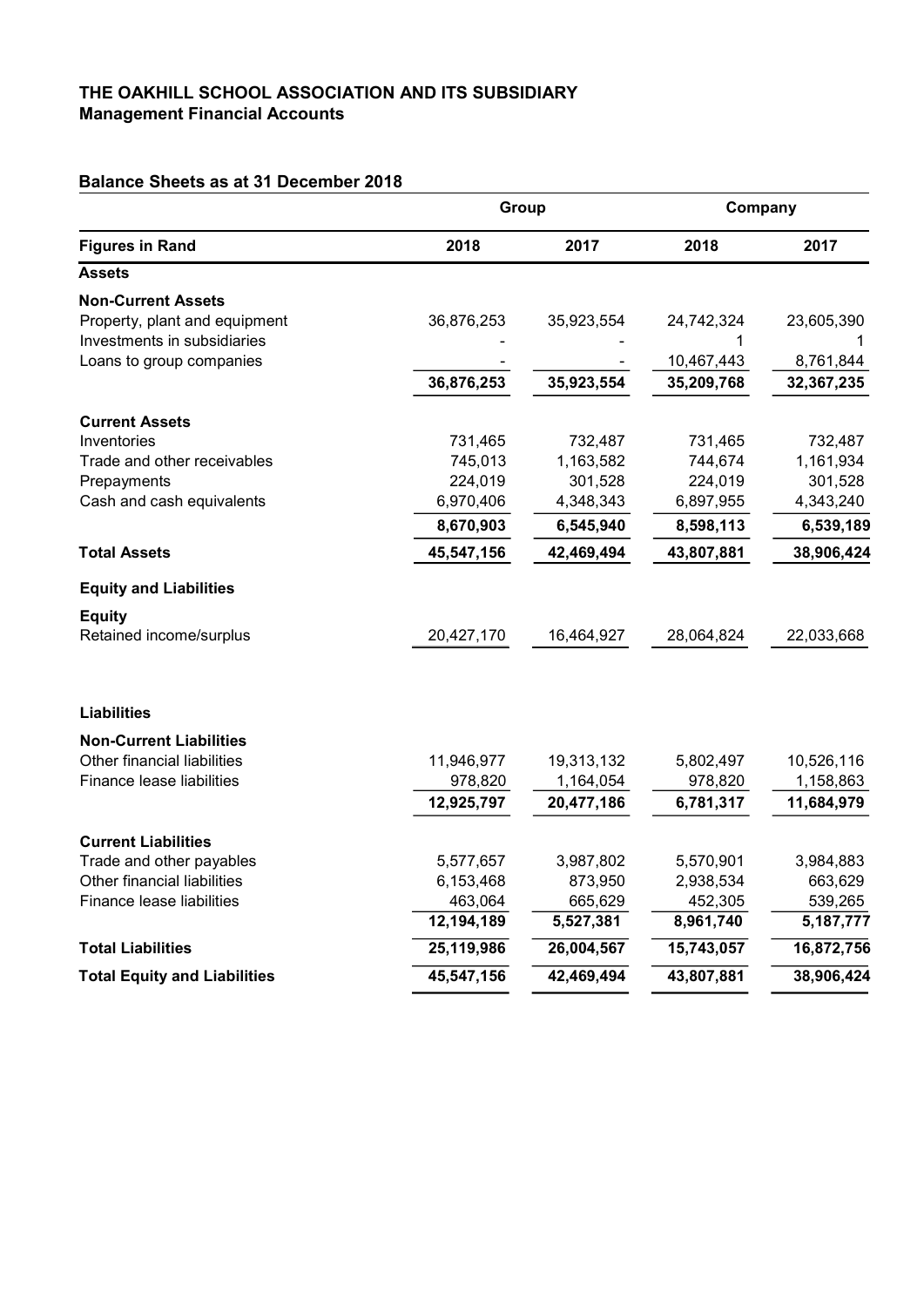### THE OAKHILL SCHOOL ASSOCIATION AND ITS SUBSIDIARY Management Financial Accounts

|                                 | Group          |                | Company      |              |
|---------------------------------|----------------|----------------|--------------|--------------|
| <b>Figures in Rand</b>          | 2018           | 2017           | 2018         | 2017         |
| Revenue                         | 35,437,847     | 31,430,935     | 35,377,922   | 31,365,134   |
| Cost of sales                   | (46, 963)      | (52, 792)      |              | $\equiv$     |
| <b>Gross surplus/profit</b>     | 35,390,884     | 31,378,143     | 35,377,922   | 31,365,134   |
| Other income                    | 4,377,861      | 6,385,918      | 4,377,861    | 6,810,883    |
| Operating expenses              | (34, 529, 462) | (31, 517, 200) | (34,087,902) | (30,999,692) |
| <b>Operating surplus/profit</b> | 5,239,283      | 6,246,861      | 5,667,881    | 7,176,325    |
| Investment revenue              | 1,002,336      | 725.255        | 1.704.699    | 1,331,623    |
| Finance costs                   | (2,279,376)    | (2,313,051)    | (1,341,424)  | (1,364,956)  |
| Surplus/Profit for the year     | 3,962,243      | 4,659,065      | 6,031,156    | 7,142,992    |

# Income Statements for the year ended 31 December 2018